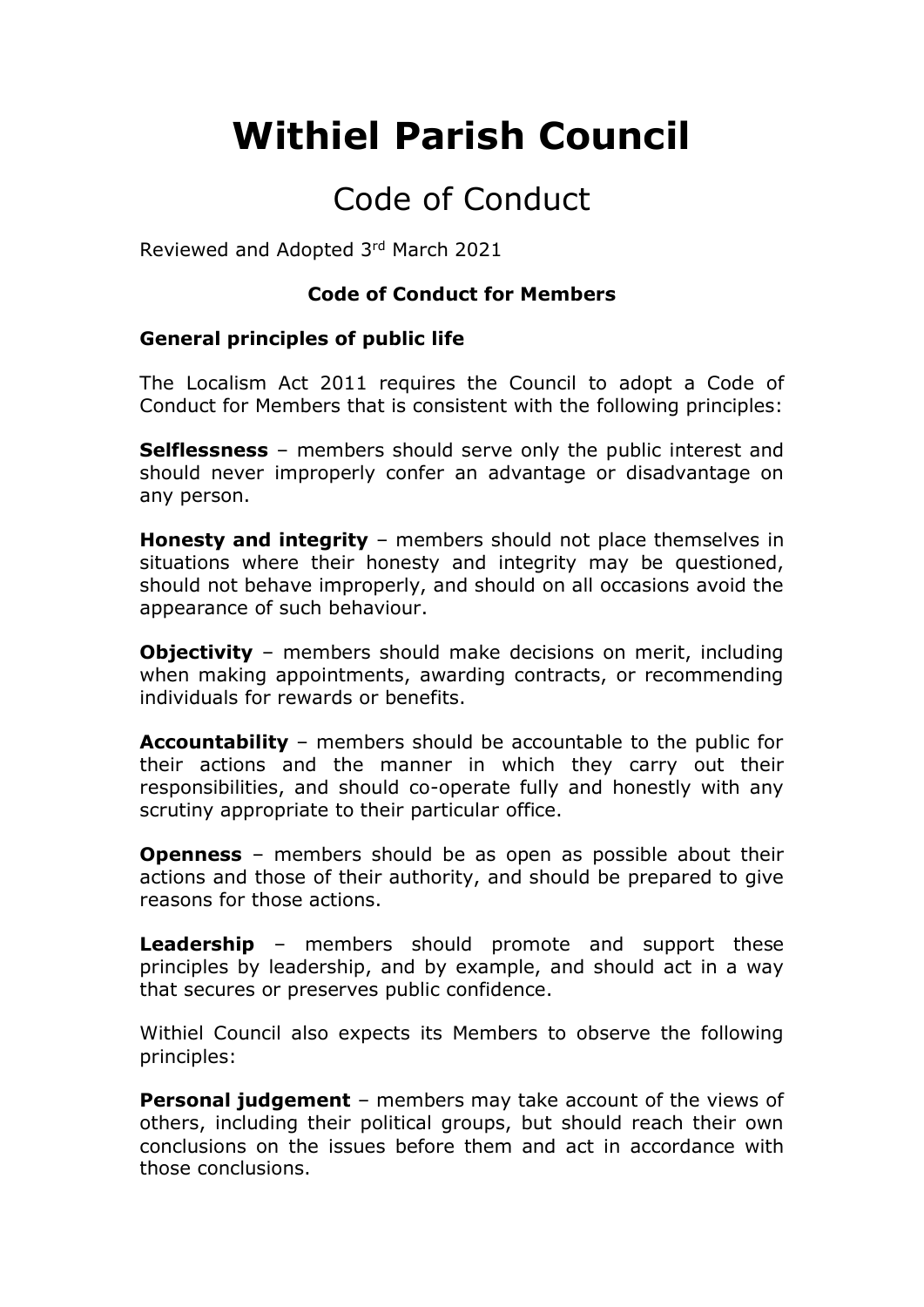**Respect for others** – members should promote equality by not discriminating unlawfully against any person, and by treating people with respect, regardless of their race, age, religion, gender, sexual orientation or disability. They should respect the impartiality and integrity of the authority's statutory officers and its other employees.

**Duty to uphold the law** – members should uphold the law and, on all occasions, act in accordance with the trust that the public is entitled to place in them.

**Stewardship** – members should do whatever they are able to do to ensure that their authorities use their resources prudently, and in accordance with the law.

Whilst these overriding principles are not formally part of the Code of Conduct they underpin the purpose and provisions of the Code of Conduct and are principles in accordance with which Members should conduct themselves.

# **Introduction and Interpretation**

1. This Code of Conduct has been adopted by Withiel Council to support its duty to promote and maintain high standards of conduct by Members of the Council as required by the Localism Act 2011.

2. In this Code:

"**Member**" includes an elected member and a co-opted member

"**Monitoring Officer**" means the Monitoring Officer of Cornwall Council. This is because the Localism Act 2011 requires the Monitoring Officer of the principal council to discharge certain ethical standards responsibilities in relation to the local councils in their area.

"**meeting**" means any meeting of the Council and any of the Council's committees, sub committees, joint committees with other authorities or other formal meetings

"**disclosable pecuniary interest**" means an interest described in Part 5A of this Code and which is an interest of a Member or an interest of (i) that Member's spouse or civil partner; (ii) a person with whom that Member is living as husband or wife; or (iii) a person with whom that Member is living as if they were civil partners, and that Member is aware that that other person has the interest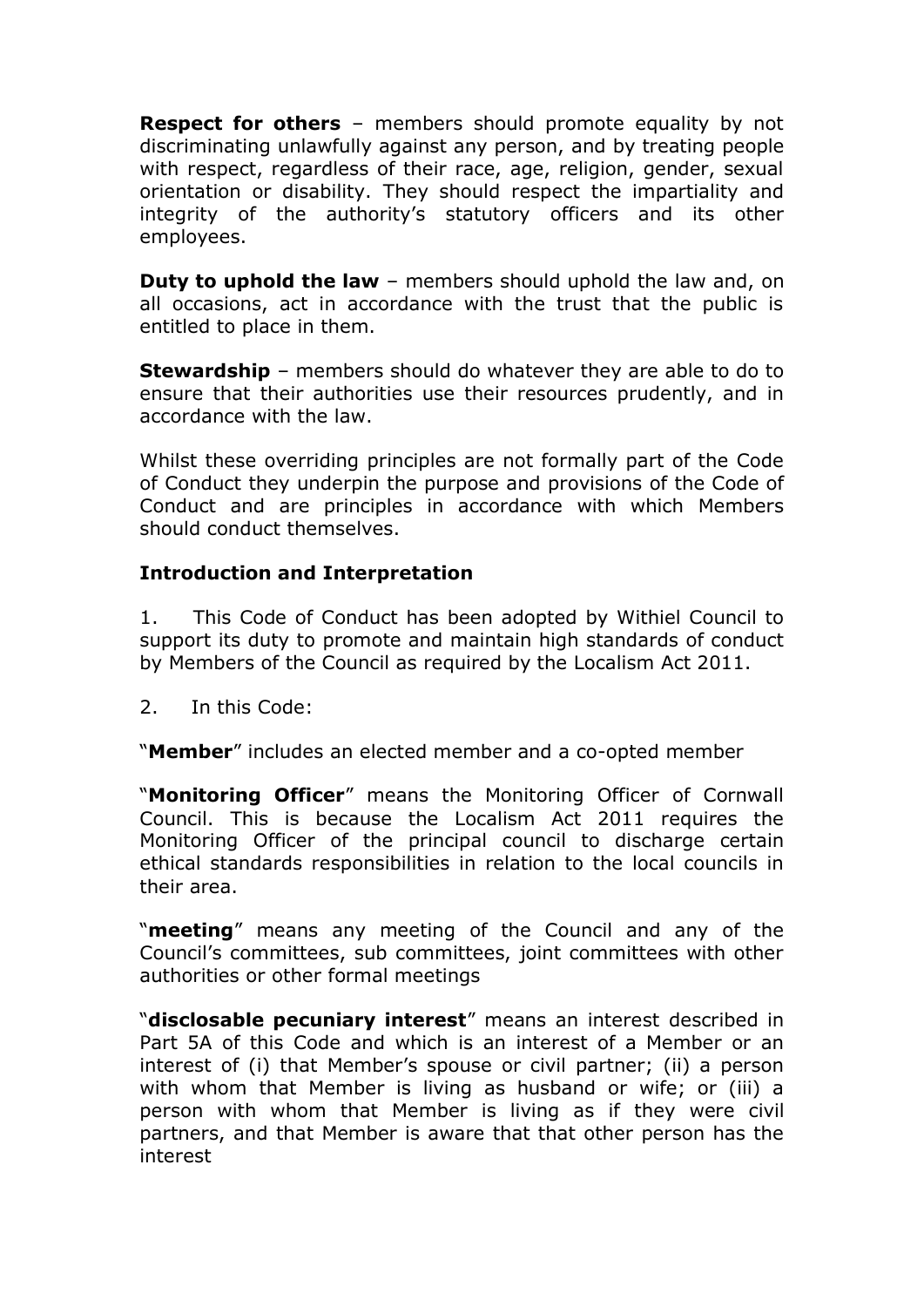"**non-registerable interests**" mean an interest as defined in Part 5B of this Code

"**dispensation**" means a dispensation granted by the Council or other appropriate person or body which relieves a Member from one or more of the restrictions set out in sub-paragraphs 3(5)(i), 3(5)(ii) and 3(5)(iii) of Part 3 of this Code to the extent specified in the dispensation

"register" means the register of disclosable pecuniary interests maintained by the Monitoring Officer of Cornwall Council

"**sensitive interest**" means an interest that a Member has (whether or not a disclosable pecuniary interest) in relation to which the Member and the Monitoring Officer consider that disclosure of the details of that interest could lead to the Member, or a person connected with the Member, being subject to violence or intimidation

"**interest**" means any disclosable pecuniary interest or any nonregisterable interest where the context permits

- 3. This Code is arranged as follows:
- Part 1 Application of the Code of Conduct
- Part 2 General obligations
- Part 3 Registering and declaring interests
- Part 4 Sensitive interests
- Part 5A Pecuniary interests
- Part 5B Interests other than pecuniary interests

# **Part 1 – Application of the Code of Conduct**

1.1 This Code applies to you as a Member of the Council.

1.2. This Code should be read together with the preceding general principles of public life.

1.3. It is your responsibility to comply with the provisions of this Code.

1.4 Subject to paragraphs 1.5, 1.6 and 1.7 of this Code you must comply with this Code whenever you:

(a) conduct the business of the Council, which in this Code includes the business of the office to which you have been elected or appointed; or

(b) act, hold yourself out as acting or conduct yourself in such a way that a third party could reasonably conclude that you are acting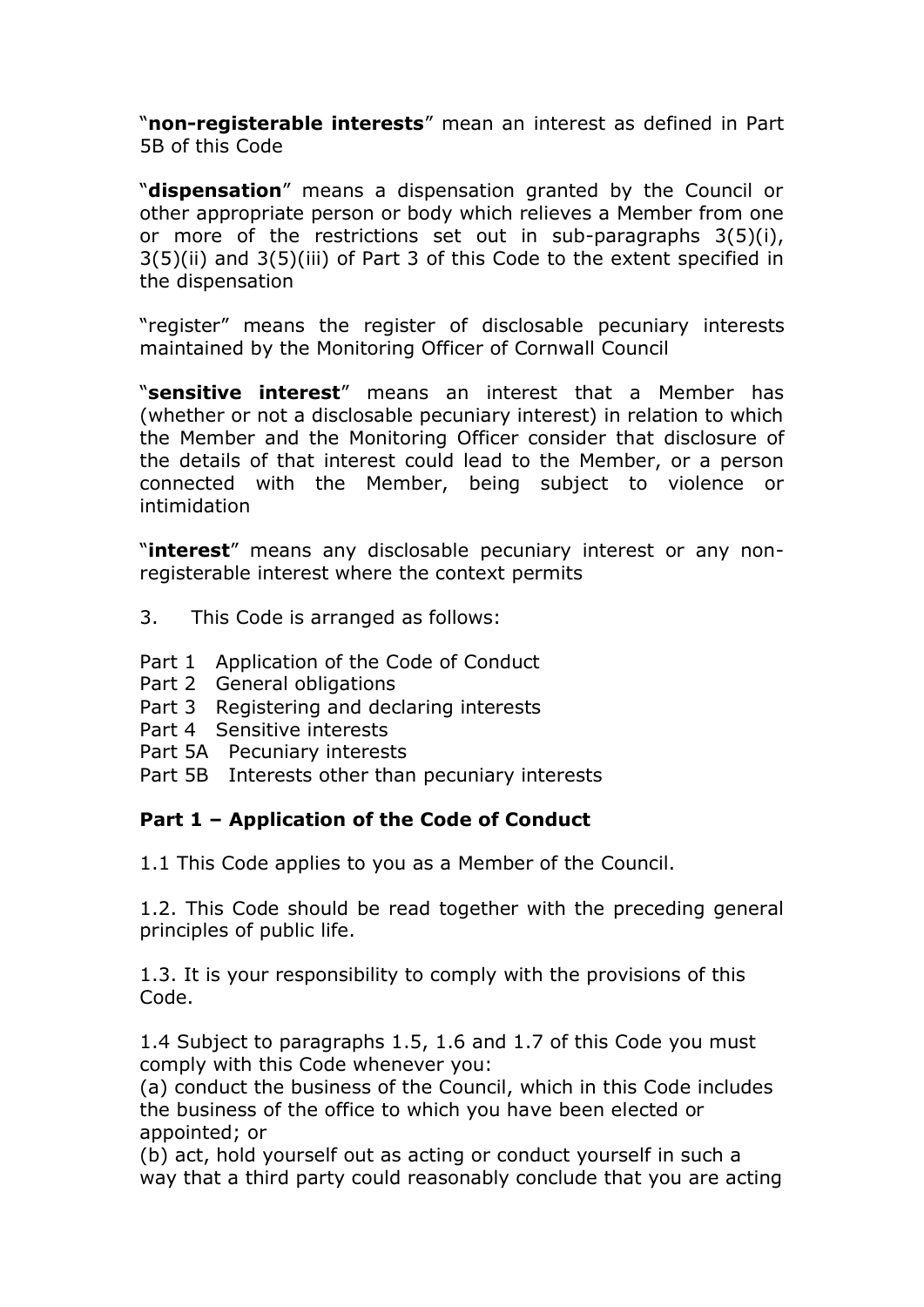as a representative of the Council and references to your official capacity are construed accordingly.

1.5 As well as having effect in relation to conduct in your official capacity, this Code also has effect where your conduct in your personal capacity constitutes a criminal offence for which you have been convicted (including an offence which you committed before you took office but for which you are convicted after that date).

1.6 Where you act as a representative of the Council:

(a) on another authority which has a Code of Conduct, you must, when acting for that other authority, comply with that other authority's Code of Conduct; or

(b) on any other body, you must, when acting for that other body, comply with this Code of Conduct, except and insofar as it conflicts with any lawful obligations to which that other body may be subject.

1.7 Where you are also a member of an authority other than the Council you must make sure that you comply with the relevant Code of Conduct depending on which role you are acting in. Your conduct may be subject to more than one Code of Conduct depending on the circumstances. Advice can be sought from the proper officer of the Council (usually the Clerk to the Council).

#### **Part 2 – General obligations**

2.1 You must treat others with respect.

2.2 You must not treat others in a way that amounts to or which may reasonably be construed as unlawfully discriminating against them.

2.3 You must not bully any person.

2.4 You must not intimidate or attempt to intimidate others.

2.5 You must not conduct yourself in a manner which is contrary to the Council's duty to promote and maintain high standards of conduct by Members.

2.6 You must not accept any gifts or hospitality that you are offered or receive in connection with your official duties as a member that could be seen by the public as likely to influence your judgement in these matters. There is no requirement to register or declare any gifts or hospitality which have been offered or received.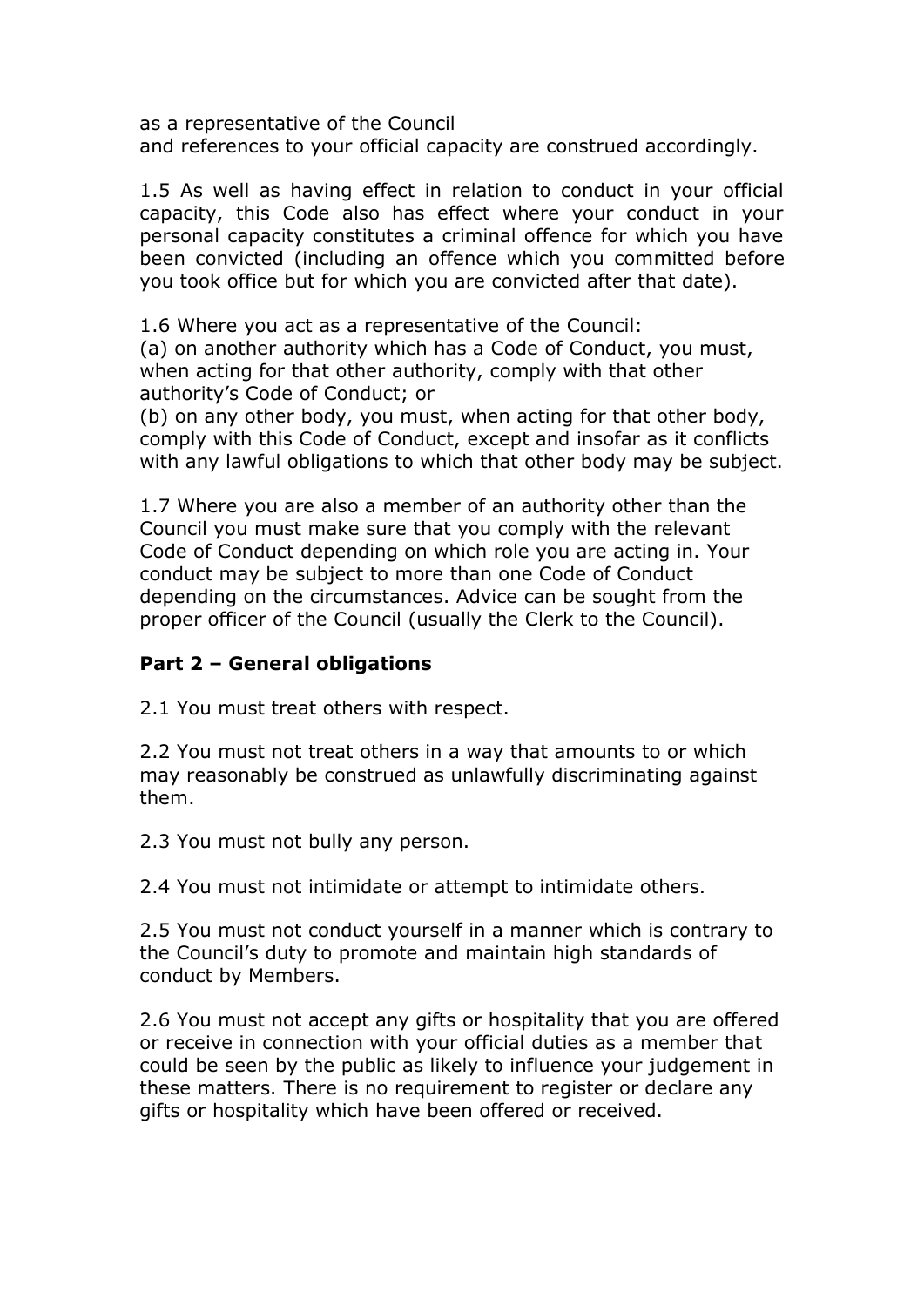2.7 You must not do anything which compromises or is likely to compromise the impartiality of those who work for or on behalf of the Council.

2.8 You must not disclose information given to you in confidence by anyone, or information acquired by you which you believe, or ought reasonably to be aware, is of a confidential nature, except where – (i) you have the consent of a person authorised to give it;

(ii) you are required by law to do so;

(iii) the disclosure is made to a third party for the purpose of obtaining professional advice provided that the third party agrees in writing not to disclose the information to any other person before the information is provided to them; or

(iv) the disclosure is –

(a) reasonable and in the public interest; and

(b) made in good faith; and

(c) in compliance with the reasonable requirements of the authority, which requirements must be demonstrable be reference to an adopted policy, procedure or similar document of the Council or evidenced by advice provided by the proper officer of the Council (usually the Clerk to the Council) or their nominee.

2.9 You must not prevent or attempt to prevent another person from gaining access to information to which that person is entitled by law.

2.10 You must not conduct yourself in a manner which could reasonably be regarded as bringing your office or the Council into disrepute.

2.11 You must not use or attempt to use your position as a member of the Council improperly to confer on or to secure for yourself or any other person an advantage or disadvantage.

2.12 You must when using the resources of the Council:

(i) have the prior formal permission of the Council;

(ii) act in accordance with the reasonable requirements of the Council;

(iii) ensure that such resources are not used improperly for political purposes (including party political purposes); and

(iv) have regard to any statutory or other requirements relating to local authority publicity.

2.13 You must not authorise the use of the Council's resources by yourself or any other person other than by your participation in a formal decision made at a meeting and in accordance with the Council's standing orders or other procedural rules.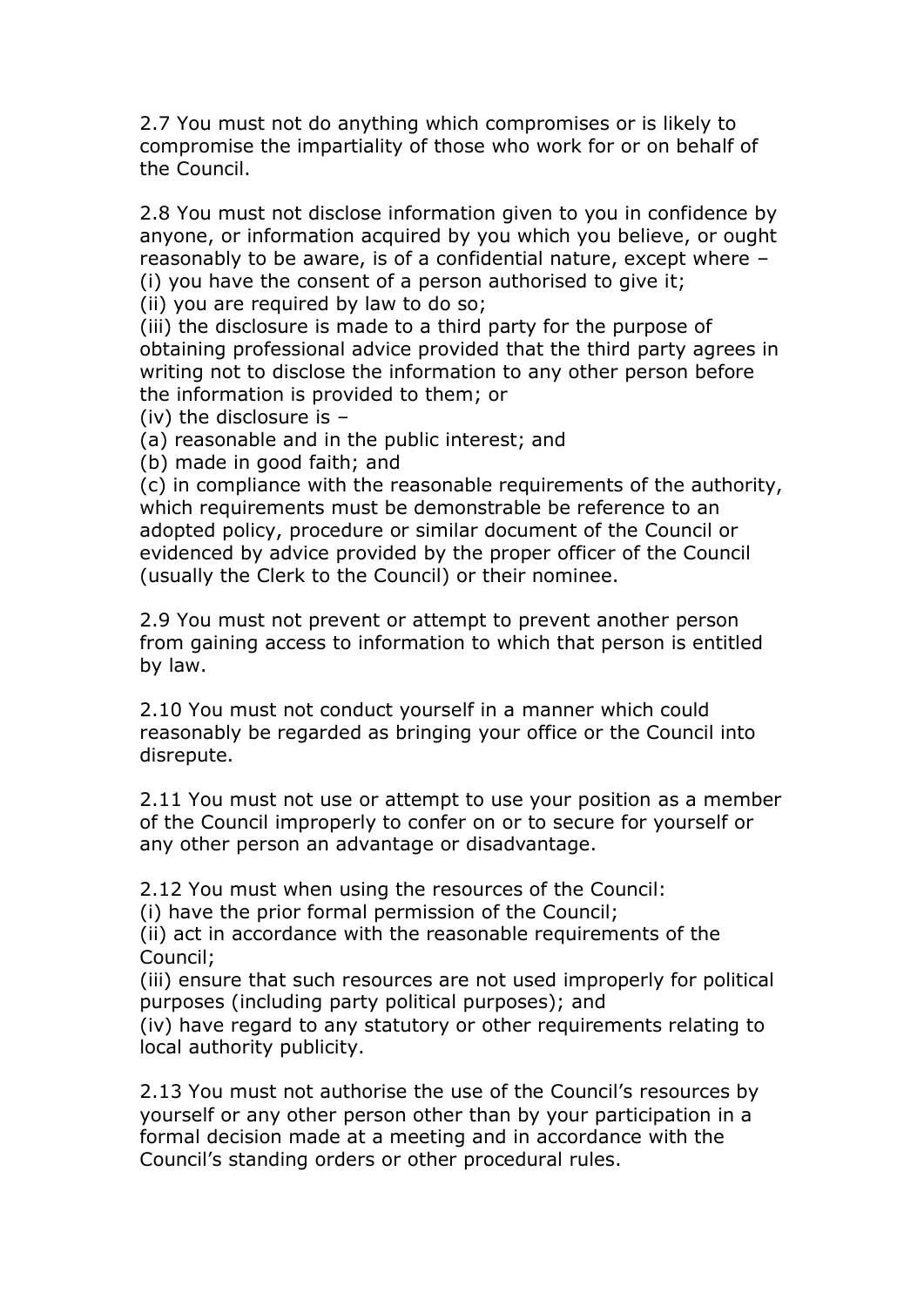2.14 When reaching decisions on any matter you must have regard to any relevant advice provided to you by the proper officer of the Council (usually the Clerk to the Council).

2.15 You must give reasons for all decisions in accordance with any statutory requirements and any reasonable additional requirements imposed by the Council.

### **Part 3 – Registering and declaring interests and withdrawal from meetings**

3.1 The provisions of this Part of this Code are subject to the provisions of Part 4 of this Code relating to sensitive interests.

3.2 Within 28 days of becoming a Member you must notify the Monitoring Officer of any disclosable pecuniary interest that you have at the time of giving the notification.

3.3 Where you become a Member as a result of re-election or your co-option being renewed you need only comply with paragraph 3.1 of this Code to the extent that your disclosable pecuniary interests are not already entered on the register at the time the notification is given.

3.4 You are not required to notify non-registerable interests to the Monitoring Officer for inclusion in the register.

3.5 If you are present at a meeting and you are aware that you have a non-registerable interest or a disclosable pecuniary interest in any matter being considered or to be considered at the meeting you must disclose that interest to the meeting if that interest is not already entered in the register and, unless you have the benefit of a current and relevant dispensation in relation to that matter, you must:

(i) not participate, or participate further, in any discussions of the matter at the meeting;

(ii) not participate in any vote, or further vote, taken on the matter at the meeting; and

(iii) remove yourself from the meeting while any discussion or vote takes place on the matter, to the extent that you are required to absent yourself in accordance with the Council's standing orders or other relevant procedural rules.

3.5A Where a Member has a non-registerable interest in a matter to which paragraph 3.5 relates that does not benefit from a valid dispensation and that interest arises only from the Member's participation in or membership of a body whose objects or purposes are charitable, philanthropic or otherwise for the benefit of the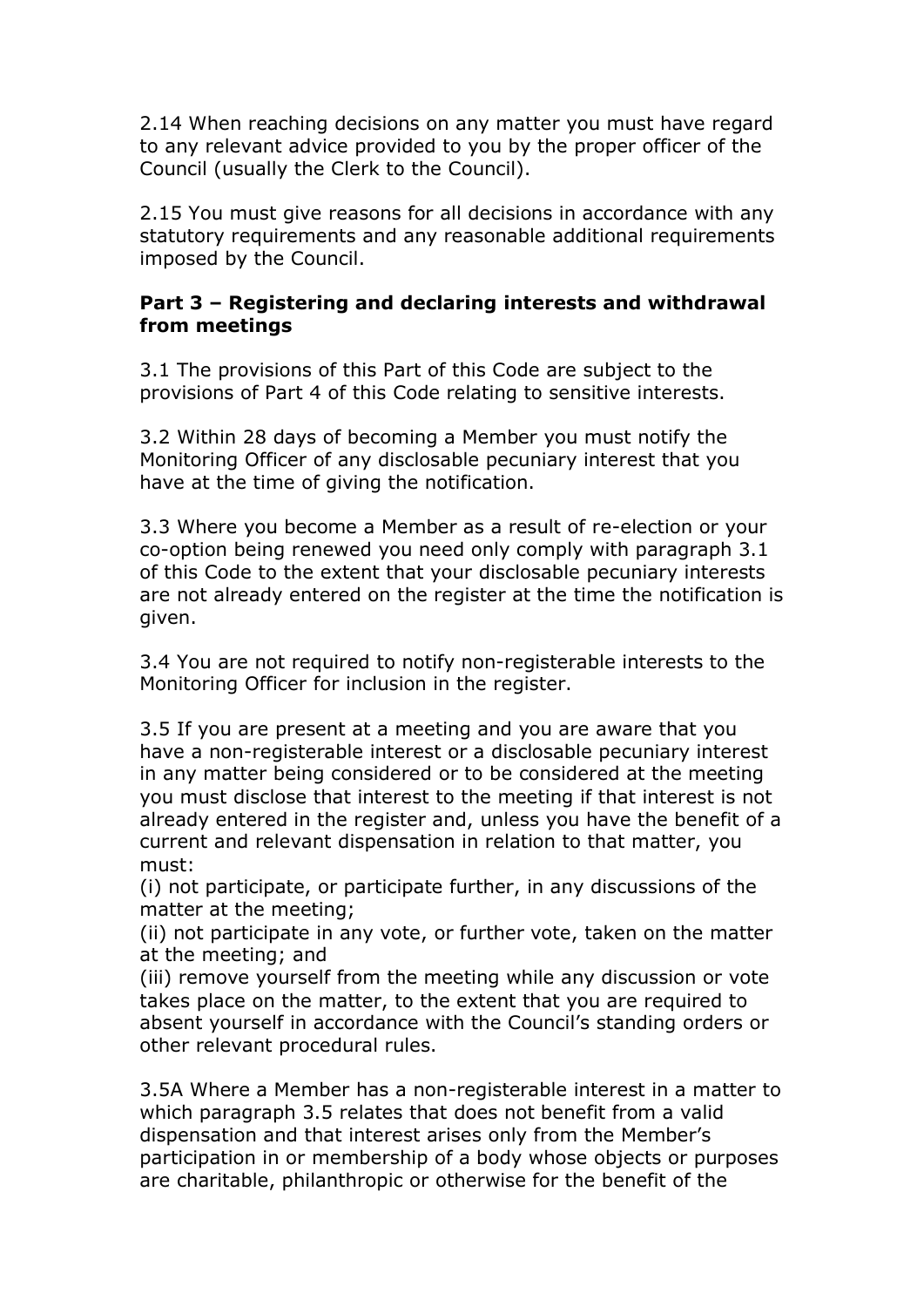community or a section of the community the Member may with the permission of the Chairman of the meeting or until such time as the Chairman directs the Member to stop address the meeting to provide such information as they reasonably consider might inform the debate and decision to be made before complying with paragraphs 3.5(i), (ii) and (iii).

3.6 If a disclosable pecuniary interest to which paragraph 3.5 relates is not entered in the register and has not already been notified to the Monitoring Officer at the time of the disclosure you must notify the Monitoring Officer of that interest within 28 days of the disclosure being made at the meeting.

3.7 Within 28 days of becoming aware of any new disclosable pecuniary interest, or change to any disclosable pecuniary interest already registered or notified to the Monitoring Officer, you must notify that new interest or the change in the interest to the Monitoring Officer.

3.8 All notifications of disclosable pecuniary interests to the Monitoring Officer must be made in writing and such disclosures as are made at meetings must be confirmed in writing to the Monitoring Officer.

3.9 You must notify the proper officer of your Council in writing of the detail of all disclosable pecuniary interests that are notified or confirmed to the Monitoring Officer.

# **Part 4 – Sensitive interests**

4.1 Members must notify the Monitoring Officer of the details of sensitive interests but the details of such interests will not be included in any published version of the register.

4.2 The requirement in paragraph 3(5) of Part 3 of this Code to disclose interests to meetings shall in relation to sensitive interests be limited to declaring the existence of an interest and the detail of the interest need not be declared.

#### **Part 5A – Disclosable Pecuniary Interests**

In this Part of the Code the expressions in the middle column have the meanings attributed to them in the right hand column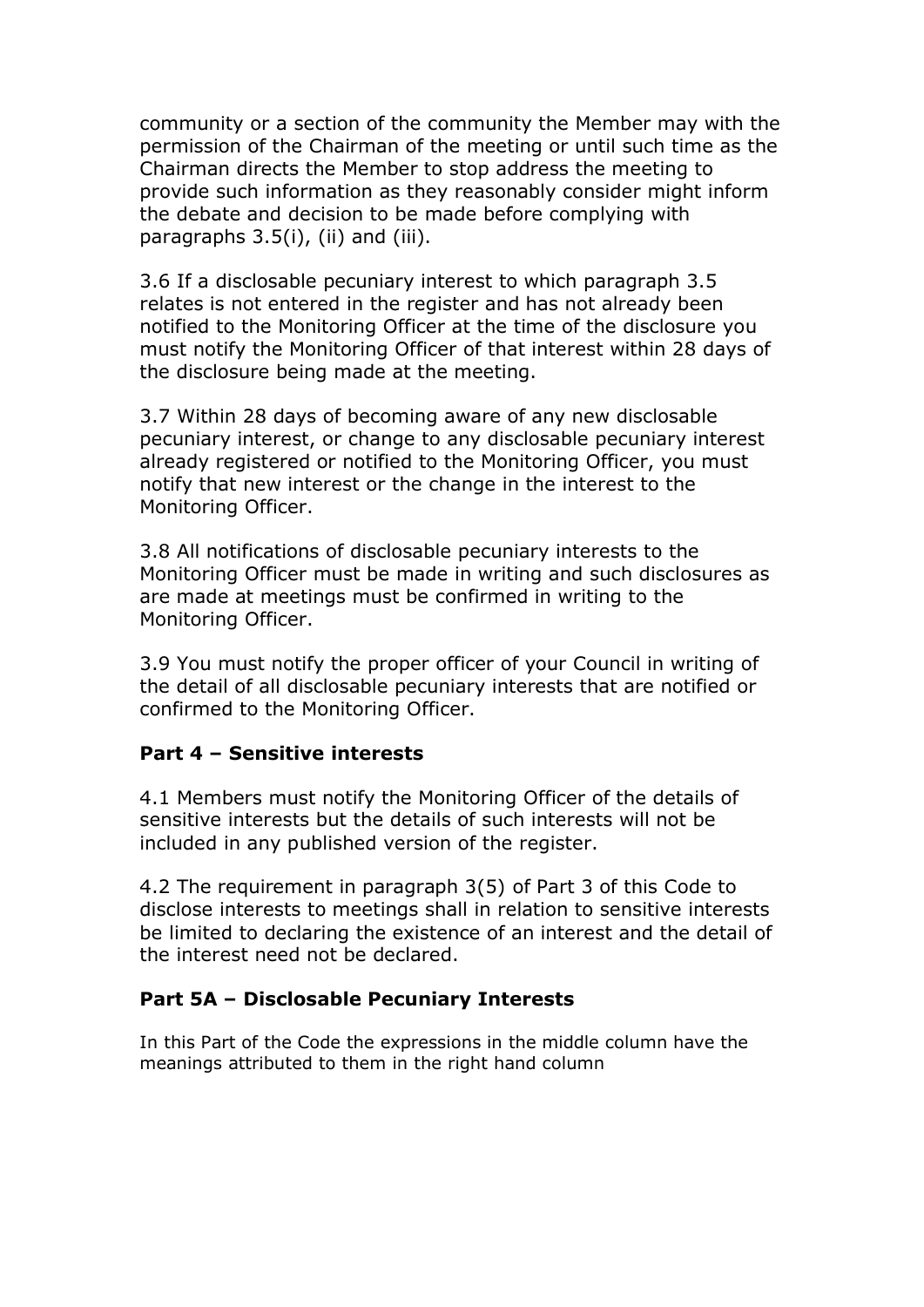| (a)(i)             | "body in<br>which the<br>relevant<br>beneficial<br>interest" | means a firm in which the relevant<br>person is a partner or a body corporate of<br>which the relevant person is a director or<br>person has a in the securities of which the relevant<br>person has a beneficial interest                                                            |
|--------------------|--------------------------------------------------------------|---------------------------------------------------------------------------------------------------------------------------------------------------------------------------------------------------------------------------------------------------------------------------------------|
|                    | (a)(ii) director"                                            | lincludes a member of the committee of<br>management of an industrial and<br>provident society                                                                                                                                                                                        |
| $(a)(iii)^n$ land" |                                                              | includes an easement, servitude, interest,<br>or right over land which does not carry<br>with it a right for the relevant person<br>(alone or jointly with another) to occupy<br>the land or to receive income                                                                        |
|                    | $(a)(iv)^n$ relevant<br>authority"                           | means the authority of which you are a<br>member                                                                                                                                                                                                                                      |
|                    | $(a)(v)$ "relevant"<br>person"                               | means you, your spouse or civil partner,<br>a person with whom you are living with<br>as husband and wife or a person with<br>whom you are living with as if you are<br>civil partners                                                                                                |
|                    | $(a)(vi)^{n}$ securities"                                    | means shares, debentures, debenture<br>stock, loan stock, bonds, units of a<br>collective investment scheme within the<br>meaning of the Financial Services and<br>Markets Act 2000 and other securities of<br>any description, other than money<br>deposited with a building society |

The following table sets out the disclosable pecuniary interests that have been prescribed by the Secretary of State for the purposes of the Code of Conduct and the Localism Act, 2011

| Interest |                                          | Description                                                                                        |
|----------|------------------------------------------|----------------------------------------------------------------------------------------------------|
| (b)(i)   | profession or profit or gain<br>vocation | Employment, Any employment, office, trade,<br>office, trade, profession or vocation carried on for |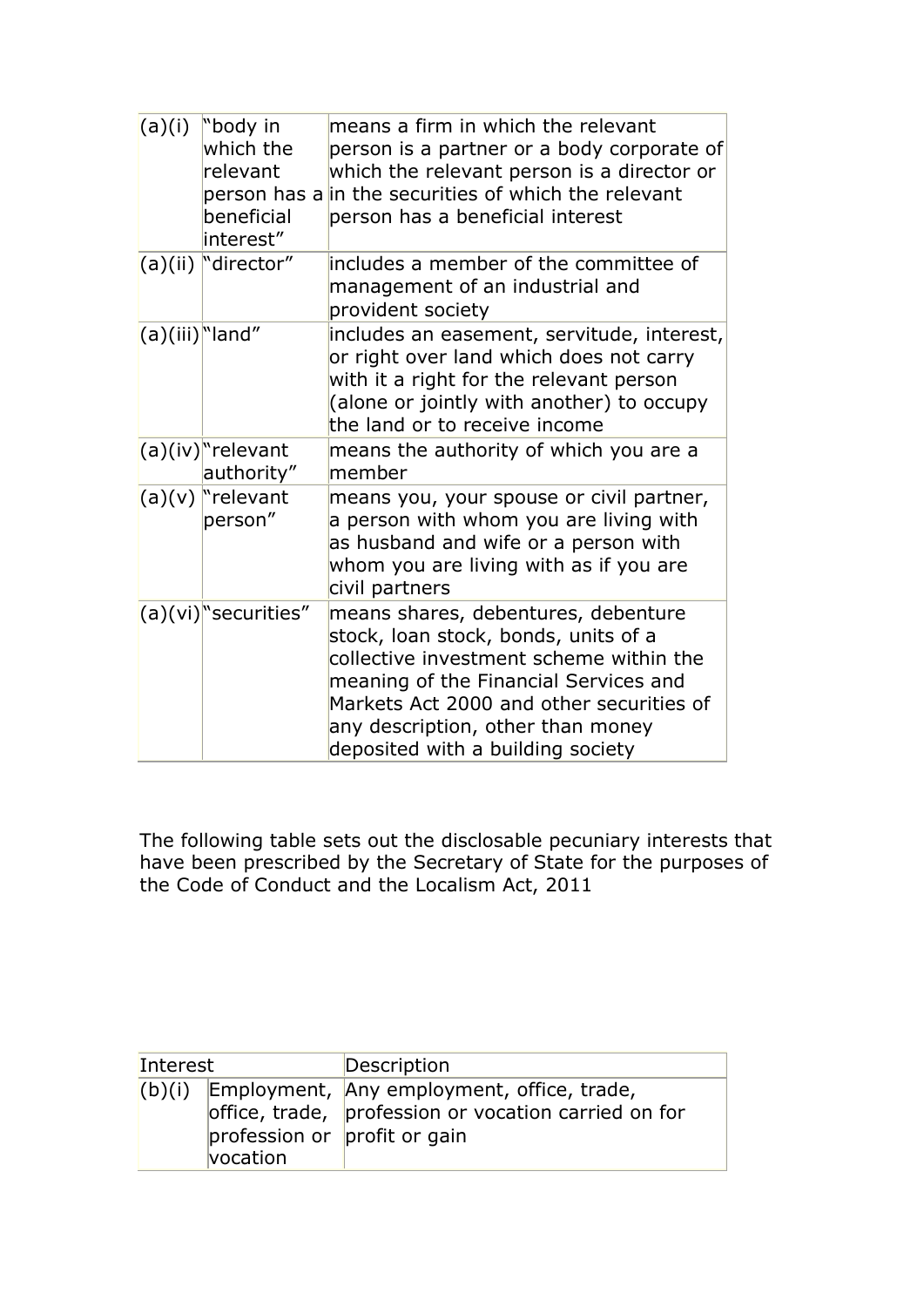| (b)(ii)        | Sponsorship                      | Any payment or provision of any other<br>financial benefit (other than from the<br>relevant authority) made or provided<br>within the relevant period in respect of<br>any expenses incurred by you in<br>carrying out your duties as a member,<br>or towards the election expenses of<br>you. This includes any payment or<br>financial benefit from a trade union<br>within the meaning of the Trade Union<br>and Labour Relations (Consolidation)<br>Act 1992                                                                                                                                  |
|----------------|----------------------------------|---------------------------------------------------------------------------------------------------------------------------------------------------------------------------------------------------------------------------------------------------------------------------------------------------------------------------------------------------------------------------------------------------------------------------------------------------------------------------------------------------------------------------------------------------------------------------------------------------|
|                | $(b)(iii)$ Contracts             | Any contract which is made between<br>the relevant person (or a body which in<br>which the relevant person has a<br>beneficial interest) and the relevant<br>authority under which goods and<br>services are to be provided or works are<br>to be executed and which has not been<br>fully discharged                                                                                                                                                                                                                                                                                             |
| $(b)(iv)$ Land |                                  | Any beneficial interest in land which is<br>within the area of the relevant authority                                                                                                                                                                                                                                                                                                                                                                                                                                                                                                             |
| (b)(v)         | Licences                         | Any licence (alone or jointly with<br>others) to occupy land in the area of the<br>relevant authority for a month or longer                                                                                                                                                                                                                                                                                                                                                                                                                                                                       |
|                | $(b)(vi)$ Corporate<br>tenancies | Any tenancy where, to your knowledge<br>the landlord is the relevant authority<br>and the tenant is a body in which the<br>relevant person has a beneficial interest                                                                                                                                                                                                                                                                                                                                                                                                                              |
|                | $(b)(vii)$ Securities            | Any beneficial interest in securities of<br>any body where that body, to your<br>knowledge, has a place of business or<br>land in the area of the relevant<br>authority and either the total nominal<br>value of the securities exceeds £25,000<br>or one hundredth of the total of the<br>issued share capital of that body or if<br>the share capital of that body is of more<br>than one class the total nominal value<br>of the shares in any one class in which<br>the relevant person has a beneficial<br>interest exceeds one hundredth of the<br>total issued share capital of that class |